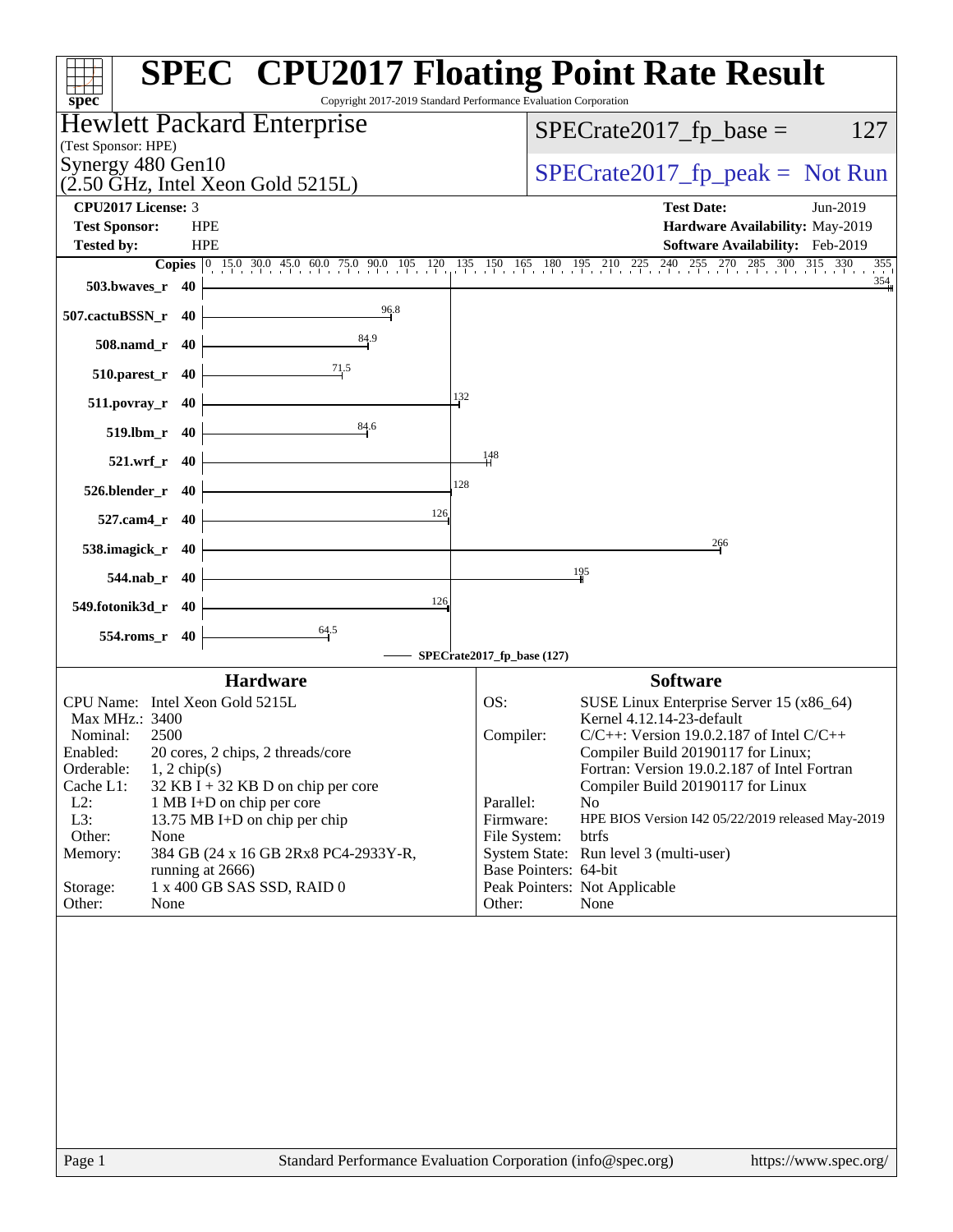# **[spec](http://www.spec.org/)**

# **[SPEC CPU2017 Floating Point Rate Result](http://www.spec.org/auto/cpu2017/Docs/result-fields.html#SPECCPU2017FloatingPointRateResult)**

Copyright 2017-2019 Standard Performance Evaluation Corporation

# Hewlett Packard Enterprise

(Test Sponsor: HPE)

(2.50 GHz, Intel Xeon Gold 5215L)

 $SPECTate2017<sub>fr</sub> base = 127$ 

# Synergy 480 Gen10  $S^{perg}$  [SPECrate2017\\_fp\\_peak =](http://www.spec.org/auto/cpu2017/Docs/result-fields.html#SPECrate2017fppeak) Not Run

**[CPU2017 License:](http://www.spec.org/auto/cpu2017/Docs/result-fields.html#CPU2017License)** 3 **[Test Date:](http://www.spec.org/auto/cpu2017/Docs/result-fields.html#TestDate)** Jun-2019 **[Test Sponsor:](http://www.spec.org/auto/cpu2017/Docs/result-fields.html#TestSponsor)** HPE **[Hardware Availability:](http://www.spec.org/auto/cpu2017/Docs/result-fields.html#HardwareAvailability)** May-2019 **[Tested by:](http://www.spec.org/auto/cpu2017/Docs/result-fields.html#Testedby)** HPE **[Software Availability:](http://www.spec.org/auto/cpu2017/Docs/result-fields.html#SoftwareAvailability)** Feb-2019

### **[Results Table](http://www.spec.org/auto/cpu2017/Docs/result-fields.html#ResultsTable)**

|                          | <b>Base</b>   |                |                |                |       |                | <b>Peak</b> |               |                |              |                |              |                |              |
|--------------------------|---------------|----------------|----------------|----------------|-------|----------------|-------------|---------------|----------------|--------------|----------------|--------------|----------------|--------------|
| <b>Benchmark</b>         | <b>Copies</b> | <b>Seconds</b> | Ratio          | <b>Seconds</b> | Ratio | <b>Seconds</b> | Ratio       | <b>Copies</b> | <b>Seconds</b> | <b>Ratio</b> | <b>Seconds</b> | <b>Ratio</b> | <b>Seconds</b> | <b>Ratio</b> |
| 503.bwaves_r             | 40            | 1137           | 353            | 1130           | 355   | 1133           | 354         |               |                |              |                |              |                |              |
| 507.cactuBSSN r          | 40            | 525            | 96.5           | 523            | 96.9  | 523            | 96.8        |               |                |              |                |              |                |              |
| $508$ .namd $r$          | 40            | 447            | 85.1           | 448            | 84.8  | 447            | 84.9        |               |                |              |                |              |                |              |
| 510.parest_r             | 40            | 1464           | 71.5           | 1464           | 71.5  | 1464           | 71.5        |               |                |              |                |              |                |              |
| 511.povray_r             | 40            | 708            | 132            | 708            | 132   | 706            | 132         |               |                |              |                |              |                |              |
| 519.lbm r                | 40            | 501            | 84.2           | 499            | 84.6  | 498            | 84.6        |               |                |              |                |              |                |              |
| $521$ .wrf r             | 40            | 605            | 148            | 604            | 148   | 613            | 146         |               |                |              |                |              |                |              |
| 526.blender r            | 40            | 476            | 128            | 476            | 128   | 476            | 128         |               |                |              |                |              |                |              |
| 527.cam4 r               | 40            | 554            | 126            | 553            | 127   | 555            | 126         |               |                |              |                |              |                |              |
| 538.imagick_r            | 40            | 374            | <u>266</u>     | 374            | 266   | 373            | 266         |               |                |              |                |              |                |              |
| $544$ .nab_r             | 40            | 346            | <b>195</b>     | 347            | 194   | 345            | 195         |               |                |              |                |              |                |              |
| 549.fotonik3d r          | 40            | 1230           | 127            | 1237           | 126   | 1241           | 126         |               |                |              |                |              |                |              |
| $554$ .roms $r$          | 40            | 978            | 65.0           | 986            | 64.5  | 987            | 64.4        |               |                |              |                |              |                |              |
| $SPECrate2017$ fp base = |               |                | 127            |                |       |                |             |               |                |              |                |              |                |              |
| $SPECrate2017$ fp peak = |               |                | <b>Not Run</b> |                |       |                |             |               |                |              |                |              |                |              |

Results appear in the [order in which they were run.](http://www.spec.org/auto/cpu2017/Docs/result-fields.html#RunOrder) Bold underlined text [indicates a median measurement.](http://www.spec.org/auto/cpu2017/Docs/result-fields.html#Median)

# **[Submit Notes](http://www.spec.org/auto/cpu2017/Docs/result-fields.html#SubmitNotes)**

 The numactl mechanism was used to bind copies to processors. The config file option 'submit' was used to generate numactl commands to bind each copy to a specific processor. For details, please see the config file.

# **[Operating System Notes](http://www.spec.org/auto/cpu2017/Docs/result-fields.html#OperatingSystemNotes)**

 Stack size set to unlimited using "ulimit -s unlimited" Transparent Huge Pages enabled by default Prior to runcpu invocation Filesystem page cache synced and cleared with: sync; echo 3 > /proc/sys/vm/drop\_caches runcpu command invoked through numactl i.e.: numactl --interleave=all runcpu <etc>

# **[General Notes](http://www.spec.org/auto/cpu2017/Docs/result-fields.html#GeneralNotes)**

Environment variables set by runcpu before the start of the run: LD\_LIBRARY\_PATH = "/home/cpu2017\_u2/lib/ia32:/home/cpu2017\_u2/lib/intel64"

 Binaries compiled on a system with 1x Intel Core i9-7900X CPU + 32GB RAM memory using Redhat Enterprise Linux 7.5 NA: The test sponsor attests, as of date of publication, that CVE-2017-5754 (Meltdown) is mitigated in the system as tested and documented.

**(Continued on next page)**

| Page 2 | Standard Performance Evaluation Corporation (info@spec.org) | https://www.spec.org/ |
|--------|-------------------------------------------------------------|-----------------------|
|--------|-------------------------------------------------------------|-----------------------|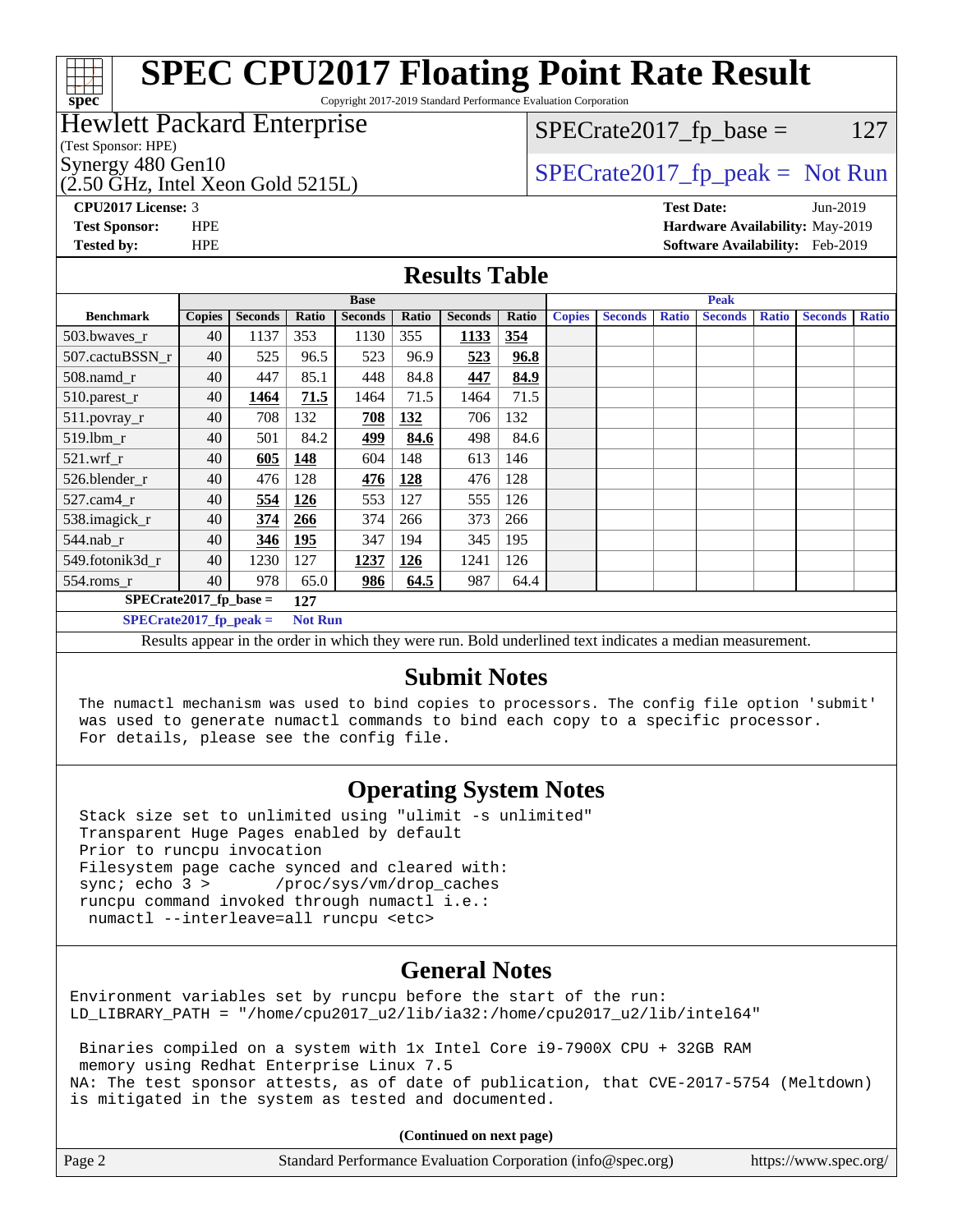# **[SPEC CPU2017 Floating Point Rate Result](http://www.spec.org/auto/cpu2017/Docs/result-fields.html#SPECCPU2017FloatingPointRateResult)**

Copyright 2017-2019 Standard Performance Evaluation Corporation

# Hewlett Packard Enterprise

 $SPECTate2017<sub>fr</sub> base = 127$ 

### (Test Sponsor: HPE)

(2.50 GHz, Intel Xeon Gold 5215L)

Synergy 480 Gen10  $S^{per}$  [SPECrate2017\\_fp\\_peak =](http://www.spec.org/auto/cpu2017/Docs/result-fields.html#SPECrate2017fppeak) Not Run

**[spec](http://www.spec.org/)**<sup>®</sup>

**[Tested by:](http://www.spec.org/auto/cpu2017/Docs/result-fields.html#Testedby)** HPE **[Software Availability:](http://www.spec.org/auto/cpu2017/Docs/result-fields.html#SoftwareAvailability)** Feb-2019

**[CPU2017 License:](http://www.spec.org/auto/cpu2017/Docs/result-fields.html#CPU2017License)** 3 **[Test Date:](http://www.spec.org/auto/cpu2017/Docs/result-fields.html#TestDate)** Jun-2019 **[Test Sponsor:](http://www.spec.org/auto/cpu2017/Docs/result-fields.html#TestSponsor)** HPE **[Hardware Availability:](http://www.spec.org/auto/cpu2017/Docs/result-fields.html#HardwareAvailability)** May-2019

## **[General Notes \(Continued\)](http://www.spec.org/auto/cpu2017/Docs/result-fields.html#GeneralNotes)**

Yes: The test sponsor attests, as of date of publication, that CVE-2017-5753 (Spectre variant 1) is mitigated in the system as tested and documented. Yes: The test sponsor attests, as of date of publication, that CVE-2017-5715 (Spectre variant 2) is mitigated in the system as tested and documented.

# **[Platform Notes](http://www.spec.org/auto/cpu2017/Docs/result-fields.html#PlatformNotes)**

Page 3 Standard Performance Evaluation Corporation [\(info@spec.org\)](mailto:info@spec.org) <https://www.spec.org/> BIOS Configuration: Thermal Configuration set to Maximum Cooling Memory Patrol Scrubbing set to Disabled LLC Prefetch set to Enabled LLC Dead Line Allocation set to Disabled Enhanced Processor Performance set to Enabled Workload Profile set to General Throughput Compute Workload Profile set to Custom Energy/Performance Bias set to Balanced Performance Sysinfo program /home/cpu2017\_u2/bin/sysinfo Rev: r5974 of 2018-05-19 9bcde8f2999c33d61f64985e45859ea9 running on sy480g10-2 Tue Jun 18 10:37:34 2019 SUT (System Under Test) info as seen by some common utilities. For more information on this section, see <https://www.spec.org/cpu2017/Docs/config.html#sysinfo> From /proc/cpuinfo model name : Intel(R) Xeon(R) Gold 5215L CPU @ 2.50GHz 2 "physical id"s (chips) 40 "processors" cores, siblings (Caution: counting these is hw and system dependent. The following excerpts from /proc/cpuinfo might not be reliable. Use with caution.) cpu cores : 10 siblings : 20 physical 0: cores 0 1 2 3 4 8 9 10 11 12 physical 1: cores 0 1 2 3 4 8 9 10 11 12 From lscpu: Architecture: x86\_64 CPU op-mode(s): 32-bit, 64-bit Byte Order: Little Endian  $CPU(s):$  40 On-line CPU(s) list: 0-39 Thread(s) per core: 2 Core(s) per socket: 10 Socket(s): 2 NUMA node(s): 2 Vendor ID: GenuineIntel **(Continued on next page)**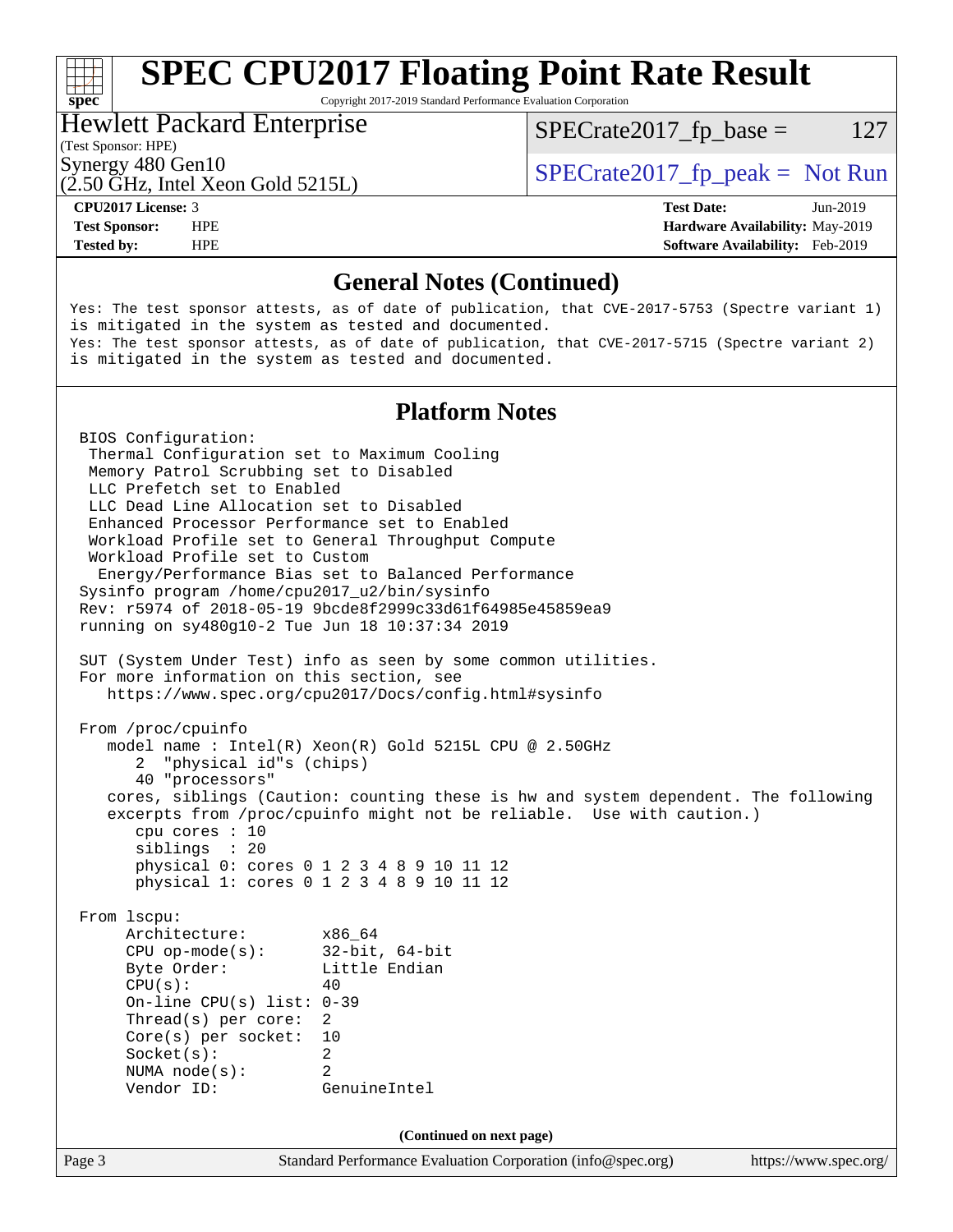# **[spec](http://www.spec.org/)**

# **[SPEC CPU2017 Floating Point Rate Result](http://www.spec.org/auto/cpu2017/Docs/result-fields.html#SPECCPU2017FloatingPointRateResult)**

Copyright 2017-2019 Standard Performance Evaluation Corporation

# Hewlett Packard Enterprise

 $SPECrate2017_fp\_base = 127$ 

(Test Sponsor: HPE)

 $(2.50 \text{ GHz}, \text{Intel Xeon Gold } 5215L)$ 

Synergy 480 Gen10<br>  $\begin{array}{c|c}\n\text{Specrate2017\_fp\_peak} = \text{Not Run} \\
\hline\n\text{Specrate2017\_fp\_peak} = \text{Not Run} \\
\end{array}$ 

**[CPU2017 License:](http://www.spec.org/auto/cpu2017/Docs/result-fields.html#CPU2017License)** 3 **[Test Date:](http://www.spec.org/auto/cpu2017/Docs/result-fields.html#TestDate)** Jun-2019 **[Test Sponsor:](http://www.spec.org/auto/cpu2017/Docs/result-fields.html#TestSponsor)** HPE **[Hardware Availability:](http://www.spec.org/auto/cpu2017/Docs/result-fields.html#HardwareAvailability)** May-2019 **[Tested by:](http://www.spec.org/auto/cpu2017/Docs/result-fields.html#Testedby)** HPE **[Software Availability:](http://www.spec.org/auto/cpu2017/Docs/result-fields.html#SoftwareAvailability)** Feb-2019

### **[Platform Notes \(Continued\)](http://www.spec.org/auto/cpu2017/Docs/result-fields.html#PlatformNotes)**

|                                                   | 1 Iunioi III 1900s (Continuou)                                                       |
|---------------------------------------------------|--------------------------------------------------------------------------------------|
| CPU family:                                       | 6                                                                                    |
| Model:                                            | 85                                                                                   |
| Model name:                                       | $Intel(R) Xeon(R) Gold 5215L CPU @ 2.50GHz$                                          |
| Stepping:                                         | 6                                                                                    |
| CPU MHz:                                          | 2500.000                                                                             |
| BogoMIPS:                                         | 5000.00                                                                              |
| Virtualization:                                   | $VT - x$                                                                             |
| L1d cache:                                        | 32K                                                                                  |
| Lli cache:                                        | 32K                                                                                  |
| $L2$ cache:                                       | 1024K                                                                                |
| L3 cache:                                         | 14080K                                                                               |
| NUMA node0 $CPU(s): 0-9, 20-29$                   |                                                                                      |
| NUMA $node1$ $CPU(s):$                            | $10 - 19, 30 - 39$                                                                   |
| Flags:                                            | fpu vme de pse tsc msr pae mce cx8 apic sep mtrr pge mca cmov                        |
|                                                   | pat pse36 clflush dts acpi mmx fxsr sse sse2 ss ht tm pbe syscall nx pdpe1gb rdtscp  |
|                                                   | lm constant_tsc art arch_perfmon pebs bts rep_good nopl xtopology nonstop_tsc cpuid  |
|                                                   | aperfmperf tsc_known_freq pni pclmulqdq dtes64 monitor ds_cpl vmx smx est tm2 ssse3  |
|                                                   | sdbg fma cx16 xtpr pdcm pcid dca sse4_1 sse4_2 x2apic movbe popcnt                   |
|                                                   | tsc_deadline_timer aes xsave avx f16c rdrand lahf_lm abm 3dnowprefetch cpuid_fault   |
|                                                   | epb cat_13 cdp_13 invpcid_single intel_ppin mba tpr_shadow vnmi flexpriority ept     |
|                                                   | vpid fsgsbase tsc_adjust bmil hle avx2 smep bmi2 erms invpcid rtm cqm mpx rdt_a      |
|                                                   | avx512f avx512dq rdseed adx smap clflushopt clwb intel_pt avx512cd avx512bw avx512vl |
|                                                   | xsaveopt xsavec xgetbvl xsaves cqm_llc cqm_occup_llc cqm_mbm_total cqm_mbm_local     |
|                                                   | ibpb ibrs stibp dtherm ida arat pln pts pku ospke avx512_vnni arch_capabilities ssbd |
| /proc/cpuinfo cache data<br>cache size : 14080 KB |                                                                                      |
|                                                   | From numactl --hardware WARNING: a numactl 'node' might or might not correspond to a |
| physical chip.                                    |                                                                                      |
| available: $2$ nodes $(0-1)$                      |                                                                                      |
|                                                   | node 0 cpus: 0 1 2 3 4 5 6 7 8 9 20 21 22 23 24 25 26 27 28 29                       |
| node 0 size: 193046 MB                            |                                                                                      |
| node 0 free: 192590 MB                            |                                                                                      |
|                                                   | node 1 cpus: 10 11 12 13 14 15 16 17 18 19 30 31 32 33 34 35 36 37 38 39             |
| node 1 size: 193305 MB                            |                                                                                      |
| node 1 free: 192909 MB                            |                                                                                      |
| node distances:                                   |                                                                                      |
| node<br>0<br>$\mathbf 1$                          |                                                                                      |
| 0 :<br>10<br>21                                   |                                                                                      |
| 21<br>1:<br>10                                    |                                                                                      |
|                                                   |                                                                                      |
| From /proc/meminfo                                |                                                                                      |
| MemTotal:<br>395624556 kB                         |                                                                                      |
| HugePages_Total:                                  | 0                                                                                    |
| Hugepagesize:                                     | 2048 kB                                                                              |
|                                                   |                                                                                      |
|                                                   |                                                                                      |
|                                                   | (Continued on next page)                                                             |

Page 4 Standard Performance Evaluation Corporation [\(info@spec.org\)](mailto:info@spec.org) <https://www.spec.org/>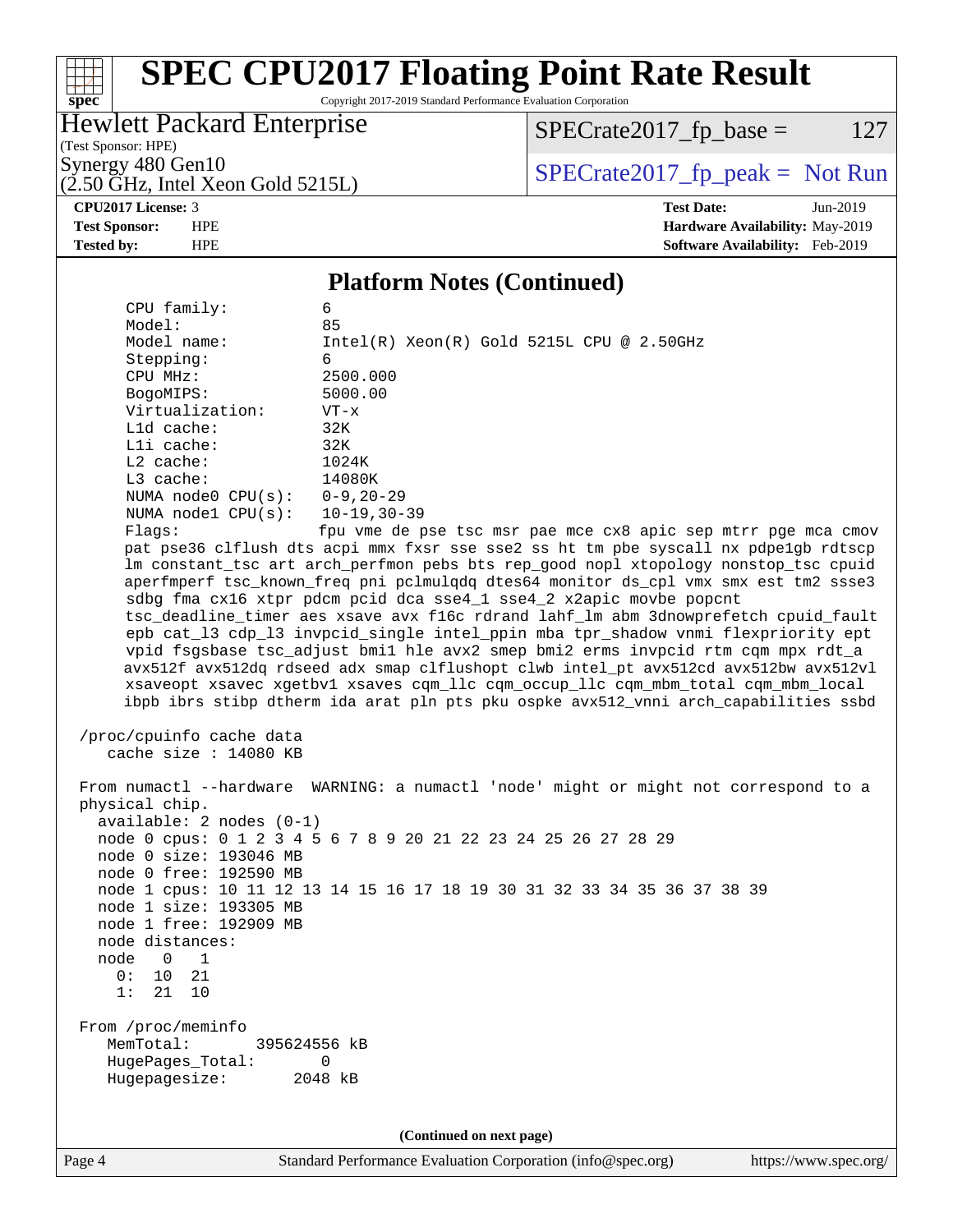#### **[spec](http://www.spec.org/) [SPEC CPU2017 Floating Point Rate Result](http://www.spec.org/auto/cpu2017/Docs/result-fields.html#SPECCPU2017FloatingPointRateResult)** Copyright 2017-2019 Standard Performance Evaluation Corporation

Hewlett Packard Enterprise

 $SPECrate2017_fp\_base = 127$ 

# (Test Sponsor: HPE)

 $(2.50 \text{ GHz}, \text{Intel Xeon Gold } 5215L)$ 

Synergy 480 Gen10<br>  $\begin{array}{c|c}\n\text{Specrate2017\_fp\_peak} = \text{Not Run} \\
\hline\n\text{Specrate2017\_fp\_peak} = \text{Not Run} \\
\end{array}$ 

**[CPU2017 License:](http://www.spec.org/auto/cpu2017/Docs/result-fields.html#CPU2017License)** 3 **[Test Date:](http://www.spec.org/auto/cpu2017/Docs/result-fields.html#TestDate)** Jun-2019 **[Test Sponsor:](http://www.spec.org/auto/cpu2017/Docs/result-fields.html#TestSponsor)** HPE **[Hardware Availability:](http://www.spec.org/auto/cpu2017/Docs/result-fields.html#HardwareAvailability)** May-2019 **[Tested by:](http://www.spec.org/auto/cpu2017/Docs/result-fields.html#Testedby)** HPE **[Software Availability:](http://www.spec.org/auto/cpu2017/Docs/result-fields.html#SoftwareAvailability)** Feb-2019

## **[Platform Notes \(Continued\)](http://www.spec.org/auto/cpu2017/Docs/result-fields.html#PlatformNotes)**

| Thursday (Continueu)                                                                                                                                                      |
|---------------------------------------------------------------------------------------------------------------------------------------------------------------------------|
| From /etc/*release* /etc/*version*                                                                                                                                        |
| os-release:<br>NAME="SLES"                                                                                                                                                |
| VERSION="15"                                                                                                                                                              |
| VERSION_ID="15"                                                                                                                                                           |
| PRETTY_NAME="SUSE Linux Enterprise Server 15"                                                                                                                             |
| ID="sles"<br>ID LIKE="suse"                                                                                                                                               |
| $ANSI$ _COLOR="0;32"                                                                                                                                                      |
| CPE_NAME="cpe:/o:suse:sles:15"                                                                                                                                            |
| uname $-a$ :                                                                                                                                                              |
| Linux sy480g10-2 4.12.14-23-default #1 SMP Tue May 29 21:04:44 UTC 2018 (cd0437b)                                                                                         |
| x86_64 x86_64 x86_64 GNU/Linux                                                                                                                                            |
| Kernel self-reported vulnerability status:                                                                                                                                |
|                                                                                                                                                                           |
| CVE-2017-5754 (Meltdown):<br>Not affected<br>CVE-2017-5753 (Spectre variant 1): Mitigation: __user pointer sanitization                                                   |
| CVE-2017-5715 (Spectre variant 2): Mitigation: Indirect Branch Restricted Speculation,                                                                                    |
| IBPB, IBRS_FW                                                                                                                                                             |
| run-level 3 Jun 18 10:35                                                                                                                                                  |
| SPEC is set to: /home/cpu2017_u2                                                                                                                                          |
| Filesystem<br>Type Size Used Avail Use% Mounted on<br>/dev/sdb2<br>btrfs 371G 93G 278G 25% / home                                                                         |
|                                                                                                                                                                           |
| Additional information from dmidecode follows. WARNING: Use caution when you interpret                                                                                    |
| this section. The 'dmidecode' program reads system data which is "intended to allow<br>hardware to be accurately determined", but the intent may not be met, as there are |
| frequent changes to hardware, firmware, and the "DMTF SMBIOS" standard.                                                                                                   |
| BIOS HPE 142 05/22/2019                                                                                                                                                   |
| Memory:<br>24x UNKNOWN NOT AVAILABLE 16 GB 2 rank 2933, configured at 2666                                                                                                |
|                                                                                                                                                                           |
| (End of data from sysinfo program)                                                                                                                                        |
| <b>Compiler Version Notes</b>                                                                                                                                             |
|                                                                                                                                                                           |
| $519.1$ bm_r(base) $538.imagick_r(base)$ $544.nab_r(base)$<br>CC.                                                                                                         |
| Intel(R) C Intel(R) 64 Compiler for applications running on Intel(R) 64,                                                                                                  |
| Version 19.0.2.187 Build 20190117<br>Copyright (C) 1985-2019 Intel Corporation. All rights reserved.                                                                      |
|                                                                                                                                                                           |
| (Continued on next page)                                                                                                                                                  |
|                                                                                                                                                                           |

Page 5 Standard Performance Evaluation Corporation [\(info@spec.org\)](mailto:info@spec.org) <https://www.spec.org/>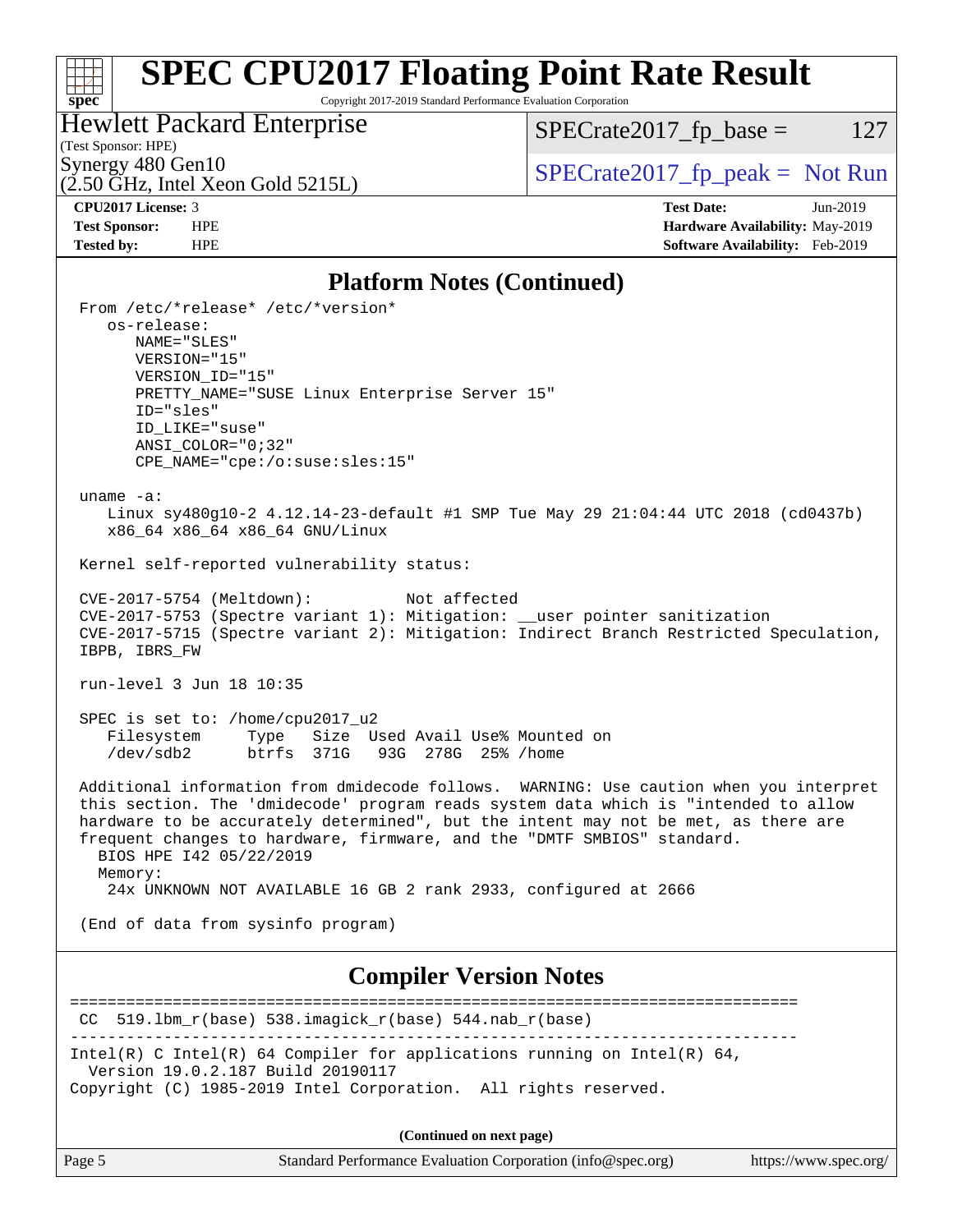#### Page 6 Standard Performance Evaluation Corporation [\(info@spec.org\)](mailto:info@spec.org) <https://www.spec.org/> **[spec](http://www.spec.org/) [SPEC CPU2017 Floating Point Rate Result](http://www.spec.org/auto/cpu2017/Docs/result-fields.html#SPECCPU2017FloatingPointRateResult)** Copyright 2017-2019 Standard Performance Evaluation Corporation (Test Sponsor: HPE) Hewlett Packard Enterprise (2.50 GHz, Intel Xeon Gold 5215L) Synergy 480 Gen10  $S^{perg}$  [SPECrate2017\\_fp\\_peak =](http://www.spec.org/auto/cpu2017/Docs/result-fields.html#SPECrate2017fppeak) Not Run  $SPECTate2017<sub>fr</sub> base = 127$ **[CPU2017 License:](http://www.spec.org/auto/cpu2017/Docs/result-fields.html#CPU2017License)** 3 **[Test Date:](http://www.spec.org/auto/cpu2017/Docs/result-fields.html#TestDate)** Jun-2019 **[Test Sponsor:](http://www.spec.org/auto/cpu2017/Docs/result-fields.html#TestSponsor)** HPE **[Hardware Availability:](http://www.spec.org/auto/cpu2017/Docs/result-fields.html#HardwareAvailability)** May-2019 **[Tested by:](http://www.spec.org/auto/cpu2017/Docs/result-fields.html#Testedby)** HPE **[Software Availability:](http://www.spec.org/auto/cpu2017/Docs/result-fields.html#SoftwareAvailability)** Feb-2019 **[Compiler Version Notes \(Continued\)](http://www.spec.org/auto/cpu2017/Docs/result-fields.html#CompilerVersionNotes)** ------------------------------------------------------------------------------ ============================================================================== CXXC 508.namd\_r(base) 510.parest\_r(base) ------------------------------------------------------------------------------ Intel(R) C++ Intel(R) 64 Compiler for applications running on Intel(R)  $64$ , Version 19.0.2.187 Build 20190117 Copyright (C) 1985-2019 Intel Corporation. All rights reserved. ------------------------------------------------------------------------------ ============================================================================== CC 511.povray\_r(base) 526.blender\_r(base) ------------------------------------------------------------------------------ Intel(R) C++ Intel(R) 64 Compiler for applications running on Intel(R) 64, Version 19.0.2.187 Build 20190117 Copyright (C) 1985-2019 Intel Corporation. All rights reserved. Intel(R) C Intel(R) 64 Compiler for applications running on Intel(R) 64, Version 19.0.2.187 Build 20190117 Copyright (C) 1985-2019 Intel Corporation. All rights reserved. ------------------------------------------------------------------------------ ============================================================================== FC 507.cactuBSSN\_r(base) ------------------------------------------------------------------------------ Intel(R)  $C++$  Intel(R) 64 Compiler for applications running on Intel(R) 64, Version 19.0.2.187 Build 20190117 Copyright (C) 1985-2019 Intel Corporation. All rights reserved. Intel(R) C Intel(R) 64 Compiler for applications running on Intel(R)  $64$ , Version 19.0.2.187 Build 20190117 Copyright (C) 1985-2019 Intel Corporation. All rights reserved. Intel(R) Fortran Intel(R) 64 Compiler for applications running on Intel(R) 64, Version 19.0.2.187 Build 20190117 Copyright (C) 1985-2019 Intel Corporation. All rights reserved. ------------------------------------------------------------------------------ ============================================================================== FC 503.bwaves\_r(base) 549.fotonik3d\_r(base) 554.roms\_r(base) ------------------------------------------------------------------------------ Intel(R) Fortran Intel(R) 64 Compiler for applications running on Intel(R) 64, Version 19.0.2.187 Build 20190117 Copyright (C) 1985-2019 Intel Corporation. All rights reserved. ------------------------------------------------------------------------------ ==============================================================================  $CC$  521.wrf $_r(base)$  527.cam $4_r(base)$ ------------------------------------------------------------------------------ Intel(R) Fortran Intel(R) 64 Compiler for applications running on Intel(R) **(Continued on next page)**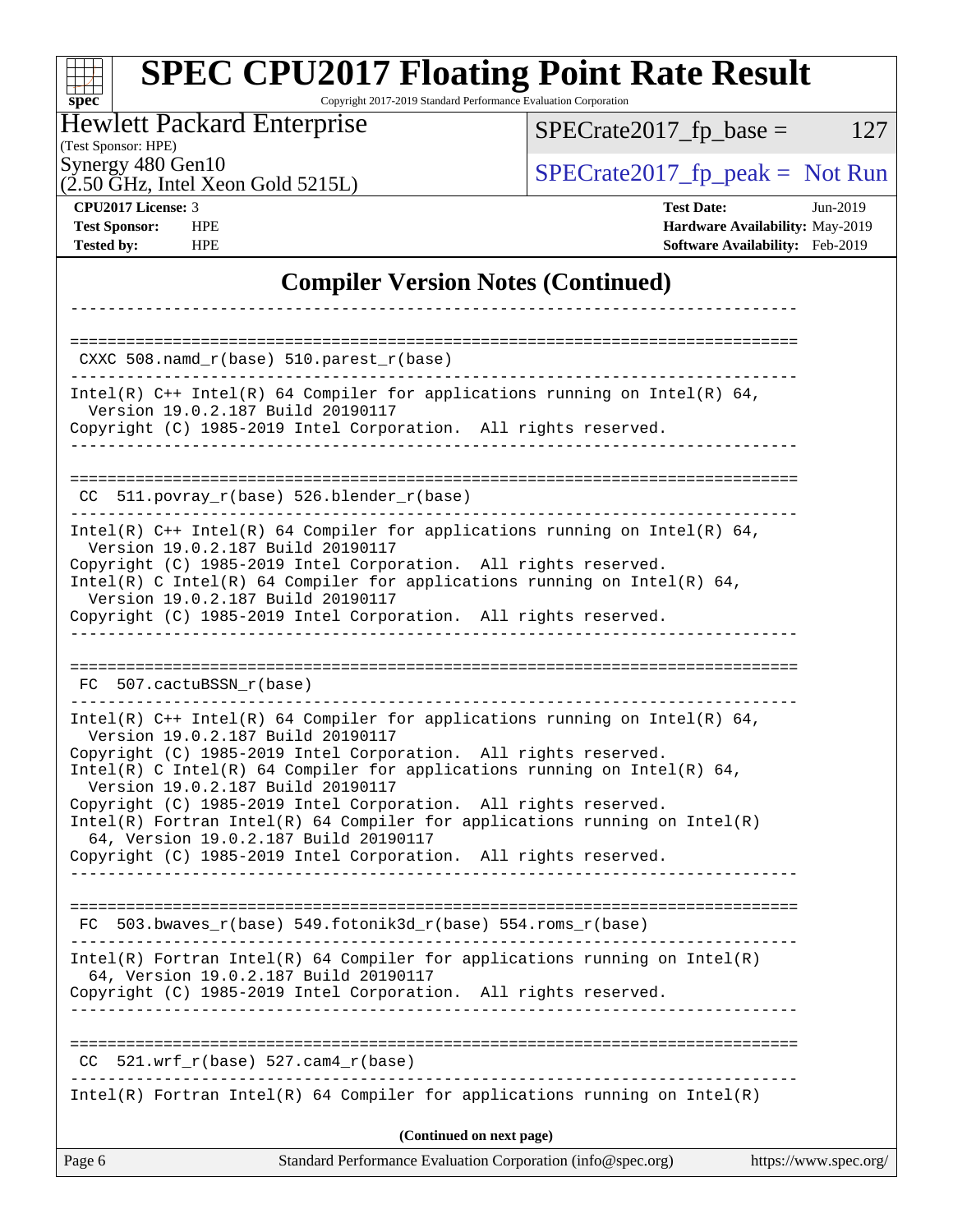# H F **[spec](http://www.spec.org/)**

# **[SPEC CPU2017 Floating Point Rate Result](http://www.spec.org/auto/cpu2017/Docs/result-fields.html#SPECCPU2017FloatingPointRateResult)**

Copyright 2017-2019 Standard Performance Evaluation Corporation

# Hewlett Packard Enterprise

 $SPECTate2017<sub>fp</sub> base = 127$ 

# (Test Sponsor: HPE)

(2.50 GHz, Intel Xeon Gold 5215L)

Synergy 480 Gen10  $S^{perg}$  [SPECrate2017\\_fp\\_peak =](http://www.spec.org/auto/cpu2017/Docs/result-fields.html#SPECrate2017fppeak) Not Run

**[CPU2017 License:](http://www.spec.org/auto/cpu2017/Docs/result-fields.html#CPU2017License)** 3 **[Test Date:](http://www.spec.org/auto/cpu2017/Docs/result-fields.html#TestDate)** Jun-2019 **[Test Sponsor:](http://www.spec.org/auto/cpu2017/Docs/result-fields.html#TestSponsor)** HPE **[Hardware Availability:](http://www.spec.org/auto/cpu2017/Docs/result-fields.html#HardwareAvailability)** May-2019 **[Tested by:](http://www.spec.org/auto/cpu2017/Docs/result-fields.html#Testedby)** HPE **[Software Availability:](http://www.spec.org/auto/cpu2017/Docs/result-fields.html#SoftwareAvailability)** Feb-2019

# **[Compiler Version Notes \(Continued\)](http://www.spec.org/auto/cpu2017/Docs/result-fields.html#CompilerVersionNotes)**

 64, Version 19.0.2.187 Build 20190117 Copyright (C) 1985-2019 Intel Corporation. All rights reserved. Intel(R) C Intel(R) 64 Compiler for applications running on Intel(R) 64, Version 19.0.2.187 Build 20190117 Copyright (C) 1985-2019 Intel Corporation. All rights reserved. ------------------------------------------------------------------------------

# **[Base Compiler Invocation](http://www.spec.org/auto/cpu2017/Docs/result-fields.html#BaseCompilerInvocation)**

[C benchmarks](http://www.spec.org/auto/cpu2017/Docs/result-fields.html#Cbenchmarks):

[icc -m64 -std=c11](http://www.spec.org/cpu2017/results/res2019q3/cpu2017-20190709-16118.flags.html#user_CCbase_intel_icc_64bit_c11_33ee0cdaae7deeeab2a9725423ba97205ce30f63b9926c2519791662299b76a0318f32ddfffdc46587804de3178b4f9328c46fa7c2b0cd779d7a61945c91cd35)

[C++ benchmarks:](http://www.spec.org/auto/cpu2017/Docs/result-fields.html#CXXbenchmarks) [icpc -m64](http://www.spec.org/cpu2017/results/res2019q3/cpu2017-20190709-16118.flags.html#user_CXXbase_intel_icpc_64bit_4ecb2543ae3f1412ef961e0650ca070fec7b7afdcd6ed48761b84423119d1bf6bdf5cad15b44d48e7256388bc77273b966e5eb805aefd121eb22e9299b2ec9d9)

[Fortran benchmarks](http://www.spec.org/auto/cpu2017/Docs/result-fields.html#Fortranbenchmarks): [ifort -m64](http://www.spec.org/cpu2017/results/res2019q3/cpu2017-20190709-16118.flags.html#user_FCbase_intel_ifort_64bit_24f2bb282fbaeffd6157abe4f878425411749daecae9a33200eee2bee2fe76f3b89351d69a8130dd5949958ce389cf37ff59a95e7a40d588e8d3a57e0c3fd751)

[Benchmarks using both Fortran and C](http://www.spec.org/auto/cpu2017/Docs/result-fields.html#BenchmarksusingbothFortranandC): [ifort -m64](http://www.spec.org/cpu2017/results/res2019q3/cpu2017-20190709-16118.flags.html#user_CC_FCbase_intel_ifort_64bit_24f2bb282fbaeffd6157abe4f878425411749daecae9a33200eee2bee2fe76f3b89351d69a8130dd5949958ce389cf37ff59a95e7a40d588e8d3a57e0c3fd751) [icc -m64 -std=c11](http://www.spec.org/cpu2017/results/res2019q3/cpu2017-20190709-16118.flags.html#user_CC_FCbase_intel_icc_64bit_c11_33ee0cdaae7deeeab2a9725423ba97205ce30f63b9926c2519791662299b76a0318f32ddfffdc46587804de3178b4f9328c46fa7c2b0cd779d7a61945c91cd35)

[Benchmarks using both C and C++](http://www.spec.org/auto/cpu2017/Docs/result-fields.html#BenchmarksusingbothCandCXX): [icpc -m64](http://www.spec.org/cpu2017/results/res2019q3/cpu2017-20190709-16118.flags.html#user_CC_CXXbase_intel_icpc_64bit_4ecb2543ae3f1412ef961e0650ca070fec7b7afdcd6ed48761b84423119d1bf6bdf5cad15b44d48e7256388bc77273b966e5eb805aefd121eb22e9299b2ec9d9) [icc -m64 -std=c11](http://www.spec.org/cpu2017/results/res2019q3/cpu2017-20190709-16118.flags.html#user_CC_CXXbase_intel_icc_64bit_c11_33ee0cdaae7deeeab2a9725423ba97205ce30f63b9926c2519791662299b76a0318f32ddfffdc46587804de3178b4f9328c46fa7c2b0cd779d7a61945c91cd35)

[Benchmarks using Fortran, C, and C++:](http://www.spec.org/auto/cpu2017/Docs/result-fields.html#BenchmarksusingFortranCandCXX) [icpc -m64](http://www.spec.org/cpu2017/results/res2019q3/cpu2017-20190709-16118.flags.html#user_CC_CXX_FCbase_intel_icpc_64bit_4ecb2543ae3f1412ef961e0650ca070fec7b7afdcd6ed48761b84423119d1bf6bdf5cad15b44d48e7256388bc77273b966e5eb805aefd121eb22e9299b2ec9d9) [icc -m64 -std=c11](http://www.spec.org/cpu2017/results/res2019q3/cpu2017-20190709-16118.flags.html#user_CC_CXX_FCbase_intel_icc_64bit_c11_33ee0cdaae7deeeab2a9725423ba97205ce30f63b9926c2519791662299b76a0318f32ddfffdc46587804de3178b4f9328c46fa7c2b0cd779d7a61945c91cd35) [ifort -m64](http://www.spec.org/cpu2017/results/res2019q3/cpu2017-20190709-16118.flags.html#user_CC_CXX_FCbase_intel_ifort_64bit_24f2bb282fbaeffd6157abe4f878425411749daecae9a33200eee2bee2fe76f3b89351d69a8130dd5949958ce389cf37ff59a95e7a40d588e8d3a57e0c3fd751)

# **[Base Portability Flags](http://www.spec.org/auto/cpu2017/Docs/result-fields.html#BasePortabilityFlags)**

 503.bwaves\_r: [-DSPEC\\_LP64](http://www.spec.org/cpu2017/results/res2019q3/cpu2017-20190709-16118.flags.html#suite_basePORTABILITY503_bwaves_r_DSPEC_LP64) 507.cactuBSSN\_r: [-DSPEC\\_LP64](http://www.spec.org/cpu2017/results/res2019q3/cpu2017-20190709-16118.flags.html#suite_basePORTABILITY507_cactuBSSN_r_DSPEC_LP64) 508.namd\_r: [-DSPEC\\_LP64](http://www.spec.org/cpu2017/results/res2019q3/cpu2017-20190709-16118.flags.html#suite_basePORTABILITY508_namd_r_DSPEC_LP64) 510.parest\_r: [-DSPEC\\_LP64](http://www.spec.org/cpu2017/results/res2019q3/cpu2017-20190709-16118.flags.html#suite_basePORTABILITY510_parest_r_DSPEC_LP64) 511.povray\_r: [-DSPEC\\_LP64](http://www.spec.org/cpu2017/results/res2019q3/cpu2017-20190709-16118.flags.html#suite_basePORTABILITY511_povray_r_DSPEC_LP64) 519.lbm\_r: [-DSPEC\\_LP64](http://www.spec.org/cpu2017/results/res2019q3/cpu2017-20190709-16118.flags.html#suite_basePORTABILITY519_lbm_r_DSPEC_LP64) 521.wrf\_r: [-DSPEC\\_LP64](http://www.spec.org/cpu2017/results/res2019q3/cpu2017-20190709-16118.flags.html#suite_basePORTABILITY521_wrf_r_DSPEC_LP64) [-DSPEC\\_CASE\\_FLAG](http://www.spec.org/cpu2017/results/res2019q3/cpu2017-20190709-16118.flags.html#b521.wrf_r_baseCPORTABILITY_DSPEC_CASE_FLAG) [-convert big\\_endian](http://www.spec.org/cpu2017/results/res2019q3/cpu2017-20190709-16118.flags.html#user_baseFPORTABILITY521_wrf_r_convert_big_endian_c3194028bc08c63ac5d04de18c48ce6d347e4e562e8892b8bdbdc0214820426deb8554edfa529a3fb25a586e65a3d812c835984020483e7e73212c4d31a38223) 526.blender\_r: [-DSPEC\\_LP64](http://www.spec.org/cpu2017/results/res2019q3/cpu2017-20190709-16118.flags.html#suite_basePORTABILITY526_blender_r_DSPEC_LP64) [-DSPEC\\_LINUX](http://www.spec.org/cpu2017/results/res2019q3/cpu2017-20190709-16118.flags.html#b526.blender_r_baseCPORTABILITY_DSPEC_LINUX) [-funsigned-char](http://www.spec.org/cpu2017/results/res2019q3/cpu2017-20190709-16118.flags.html#user_baseCPORTABILITY526_blender_r_force_uchar_40c60f00ab013830e2dd6774aeded3ff59883ba5a1fc5fc14077f794d777847726e2a5858cbc7672e36e1b067e7e5c1d9a74f7176df07886a243d7cc18edfe67) 527.cam4\_r: [-DSPEC\\_LP64](http://www.spec.org/cpu2017/results/res2019q3/cpu2017-20190709-16118.flags.html#suite_basePORTABILITY527_cam4_r_DSPEC_LP64) [-DSPEC\\_CASE\\_FLAG](http://www.spec.org/cpu2017/results/res2019q3/cpu2017-20190709-16118.flags.html#b527.cam4_r_baseCPORTABILITY_DSPEC_CASE_FLAG) 538.imagick\_r: [-DSPEC\\_LP64](http://www.spec.org/cpu2017/results/res2019q3/cpu2017-20190709-16118.flags.html#suite_basePORTABILITY538_imagick_r_DSPEC_LP64) 544.nab\_r: [-DSPEC\\_LP64](http://www.spec.org/cpu2017/results/res2019q3/cpu2017-20190709-16118.flags.html#suite_basePORTABILITY544_nab_r_DSPEC_LP64) 549.fotonik3d\_r: [-DSPEC\\_LP64](http://www.spec.org/cpu2017/results/res2019q3/cpu2017-20190709-16118.flags.html#suite_basePORTABILITY549_fotonik3d_r_DSPEC_LP64) 554.roms\_r: [-DSPEC\\_LP64](http://www.spec.org/cpu2017/results/res2019q3/cpu2017-20190709-16118.flags.html#suite_basePORTABILITY554_roms_r_DSPEC_LP64)